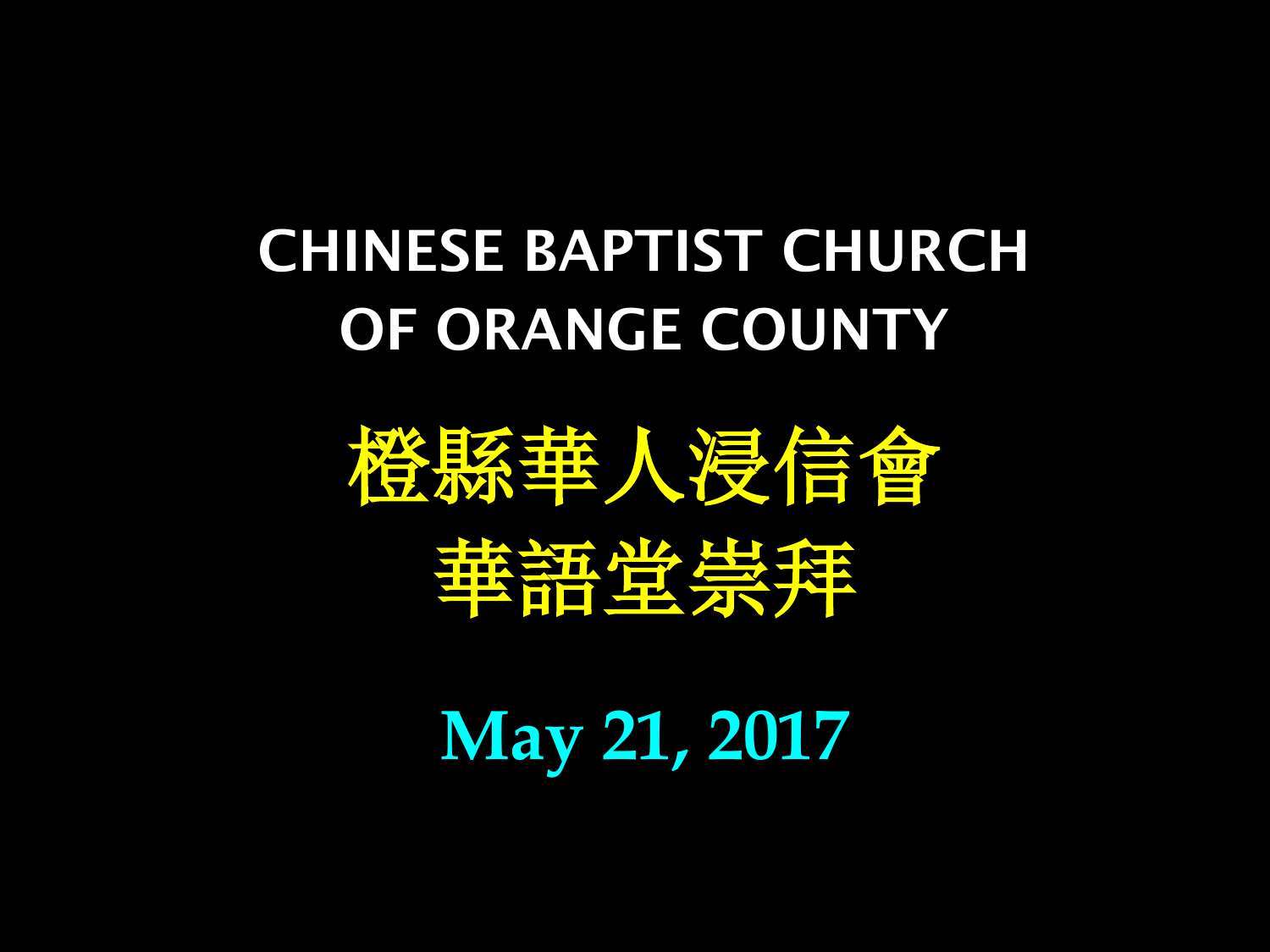# **SERMON**

信息

**5/21/17**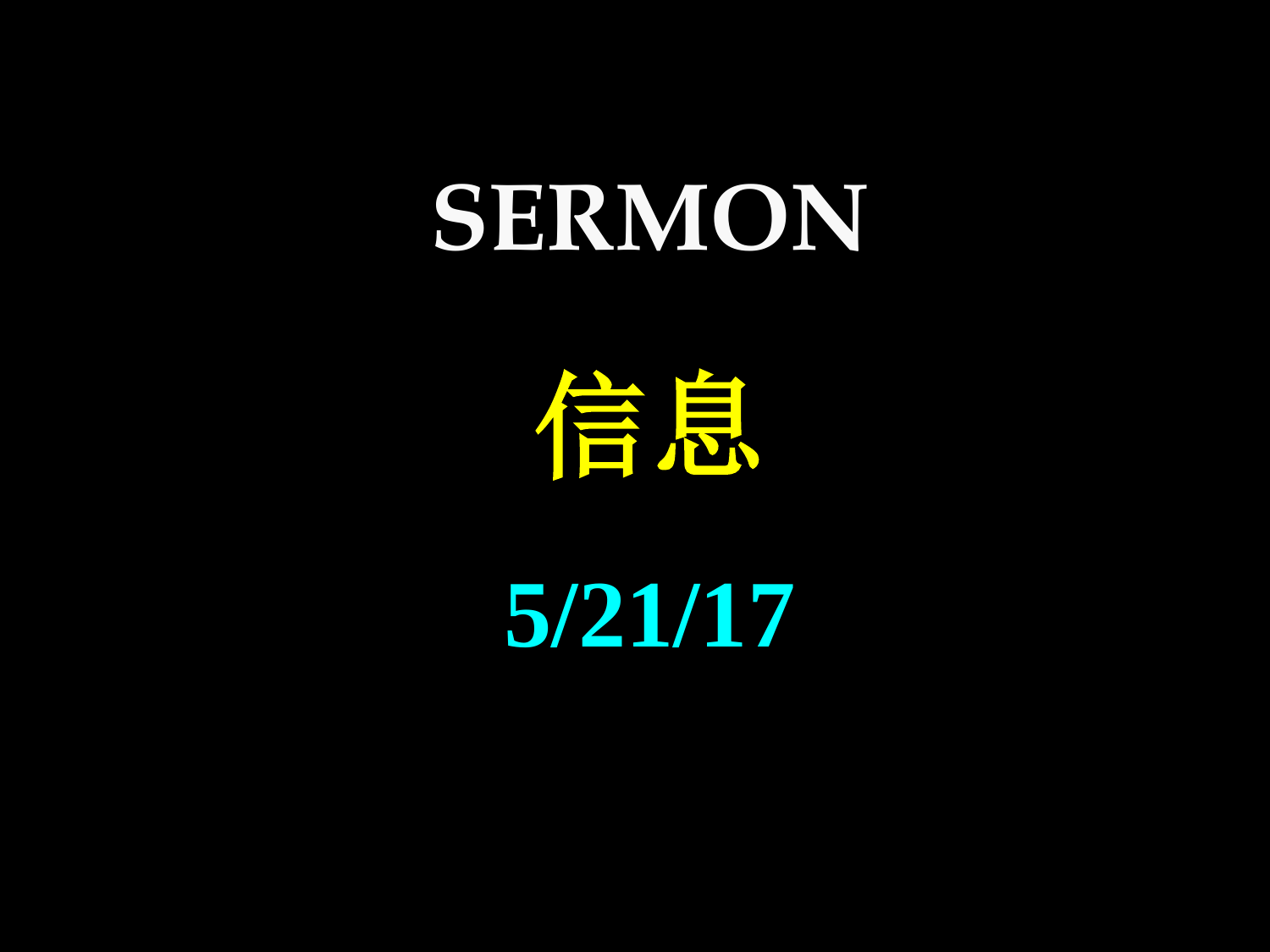# "Following the Leaders 跟隨領袖 (I): 過去,現在"

# (Hebrews 希伯來書 13:7-19)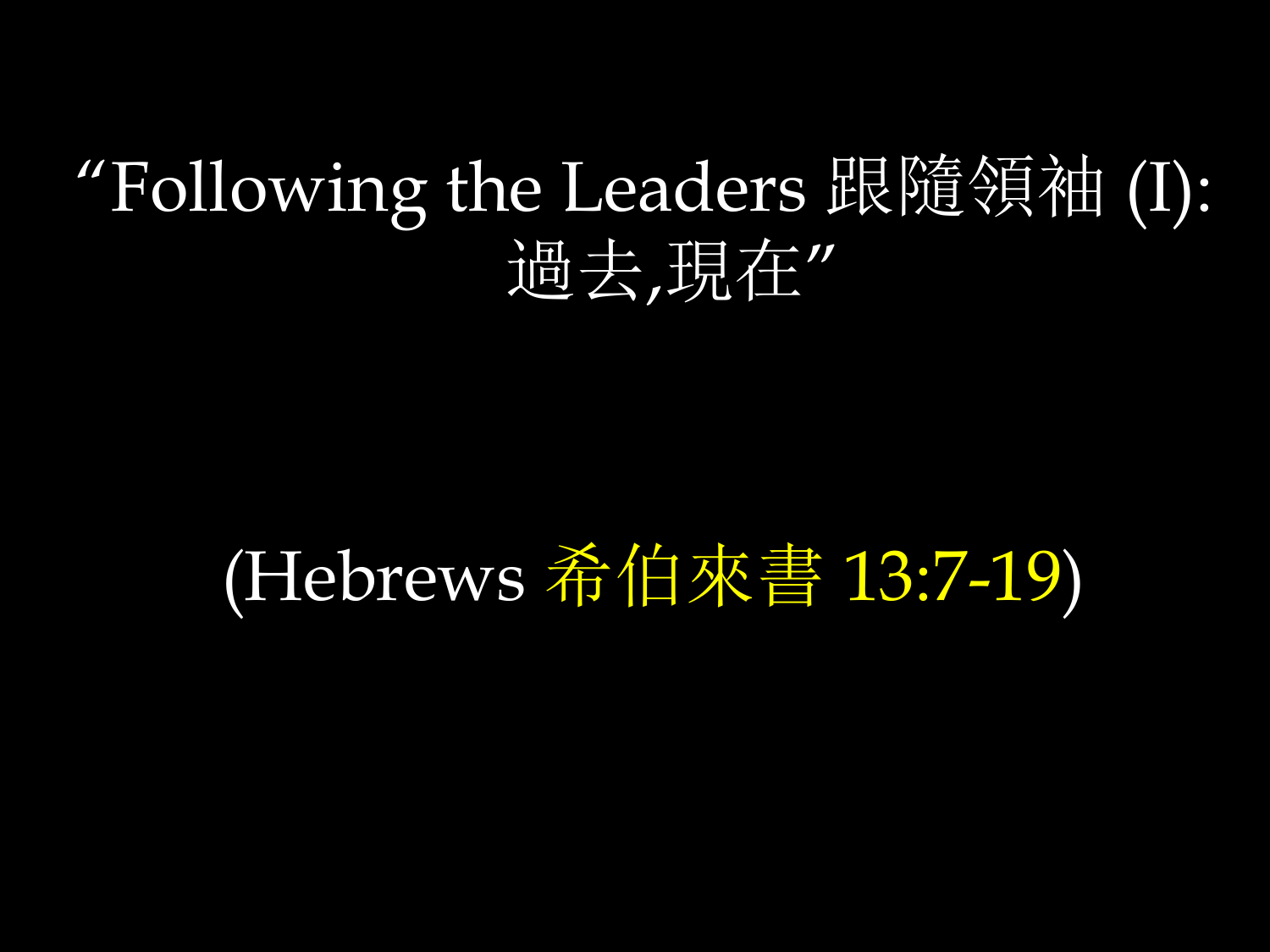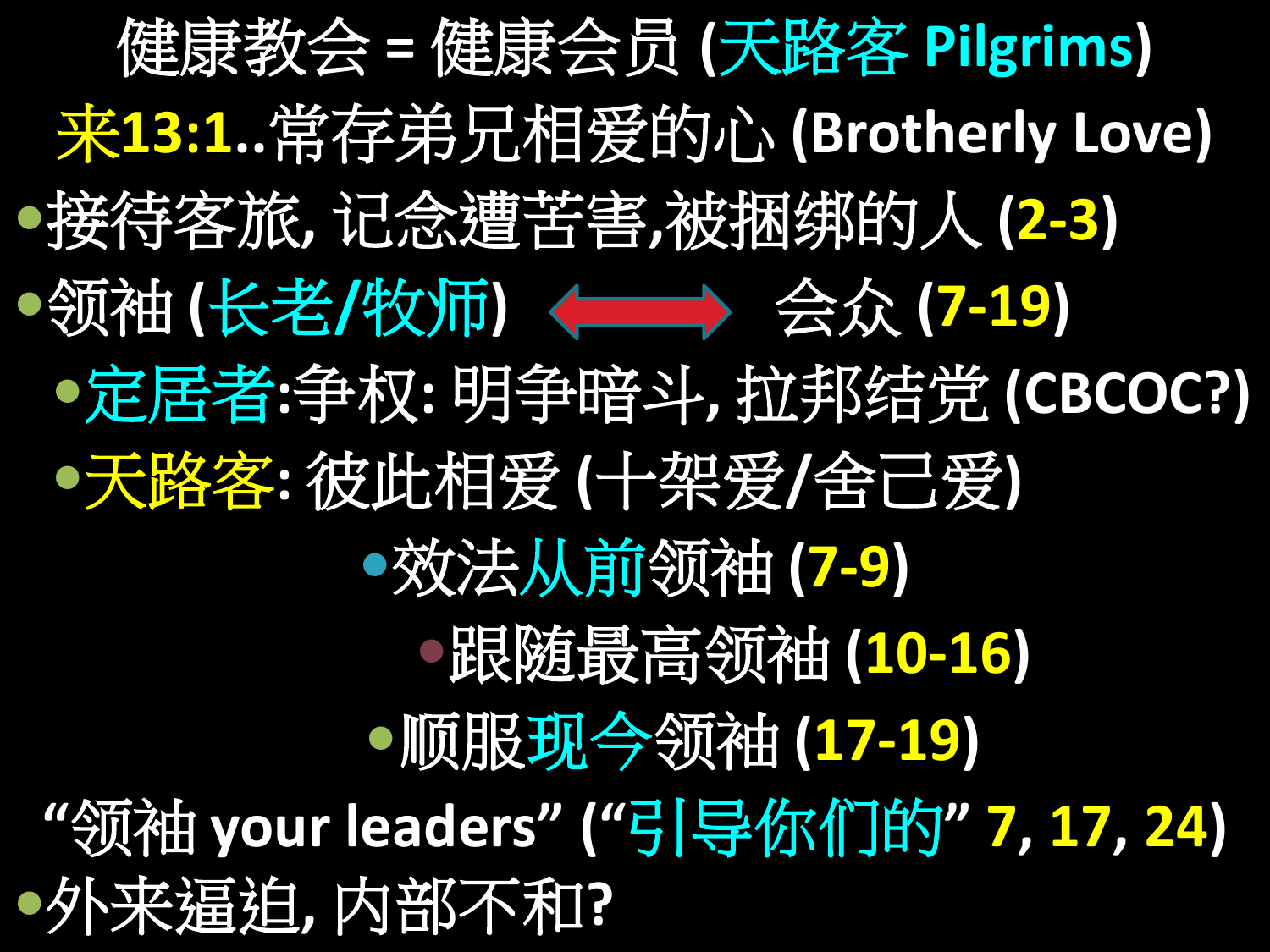

**7** 从前引导你们*,*传神之道*..,*你们要想念他们**.. 1.**讲道**:** 传讲神的话 **("**传神之道给你们的人**")** 牧者中心职责 **("**传道人**") 3 mos**代理牧师 **(**讲道**"**不建造教会**"):**讲道学**! Theology of the Word** 神道学 神的话**:**创造**(**创**1),**救赎**(**约**1)**建造**(**使**)**成长同在 彼前**1-2..**重生**,…**借神活泼常存的道**…**传给你们 的**..**就是这道**…** 除去一切毁谤的话**,**爱慕纯净 灵奶**,..**因此渐长**,**以至得救**..**尝过主恩滋味**,..**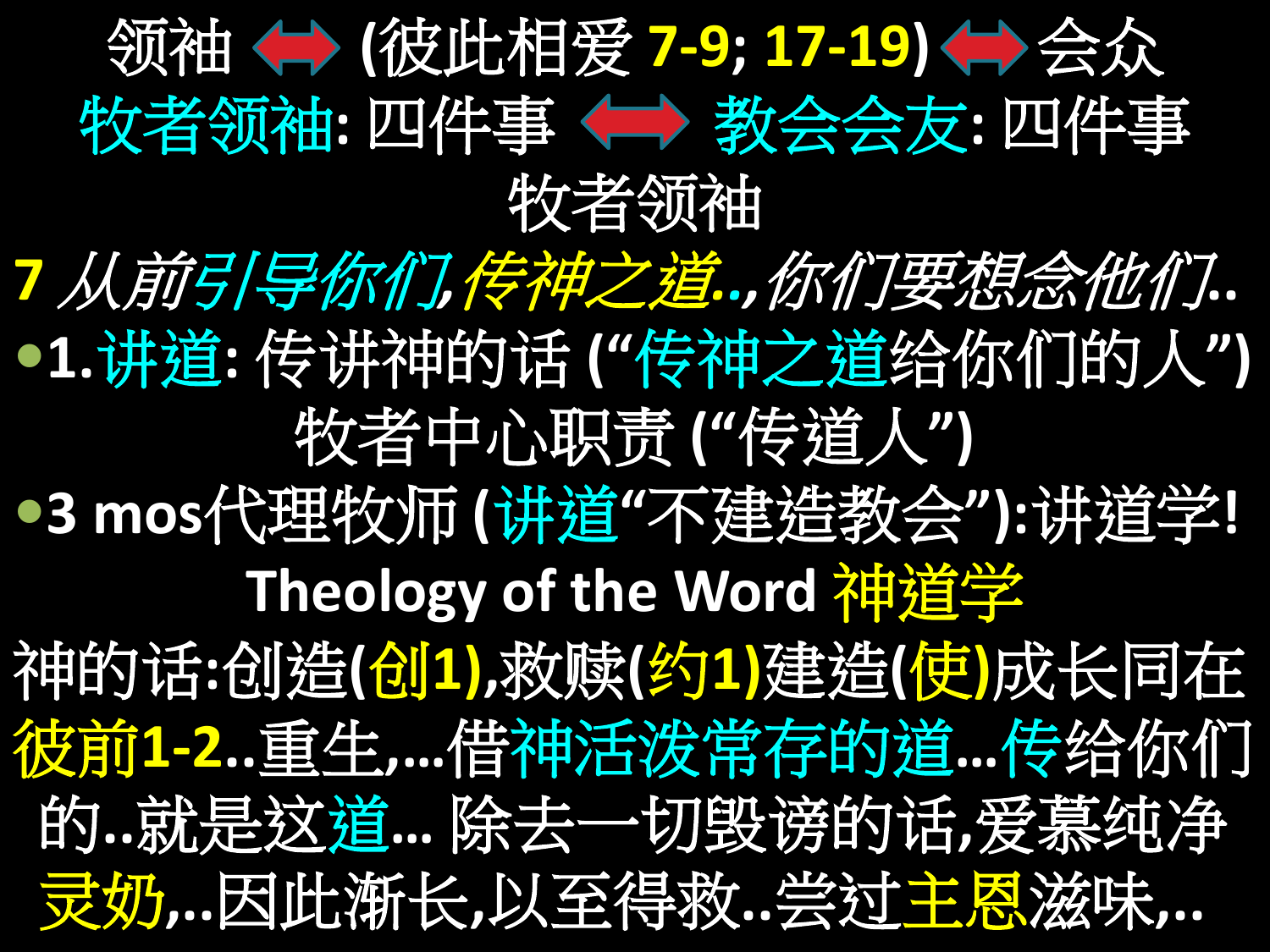**1.**讲道**:** 传讲神的话 **("**传神之道给你们的人**")** 帖前**2**听见我们所传神的道就领受了**;..**这道 实在是神的**,**并且运行在你们信主的人心中**. Reformation500** 宗教改革**:**基督教诞生 **Protestantism..is the work of a Prophet… "***After darkness, light***!":** 主桌 讲台 饥荒**:** 摩**8"..**寻求耶和华的话**,**却寻不着**" THE PREACHING OF THE WORD OF GOD IS THE WORD OF GOD. Wherefore when this Word of God is now preached in the church by preachers lawfully called, we believe that the very Word of God is proclaimed,..(2nd Helvetic)**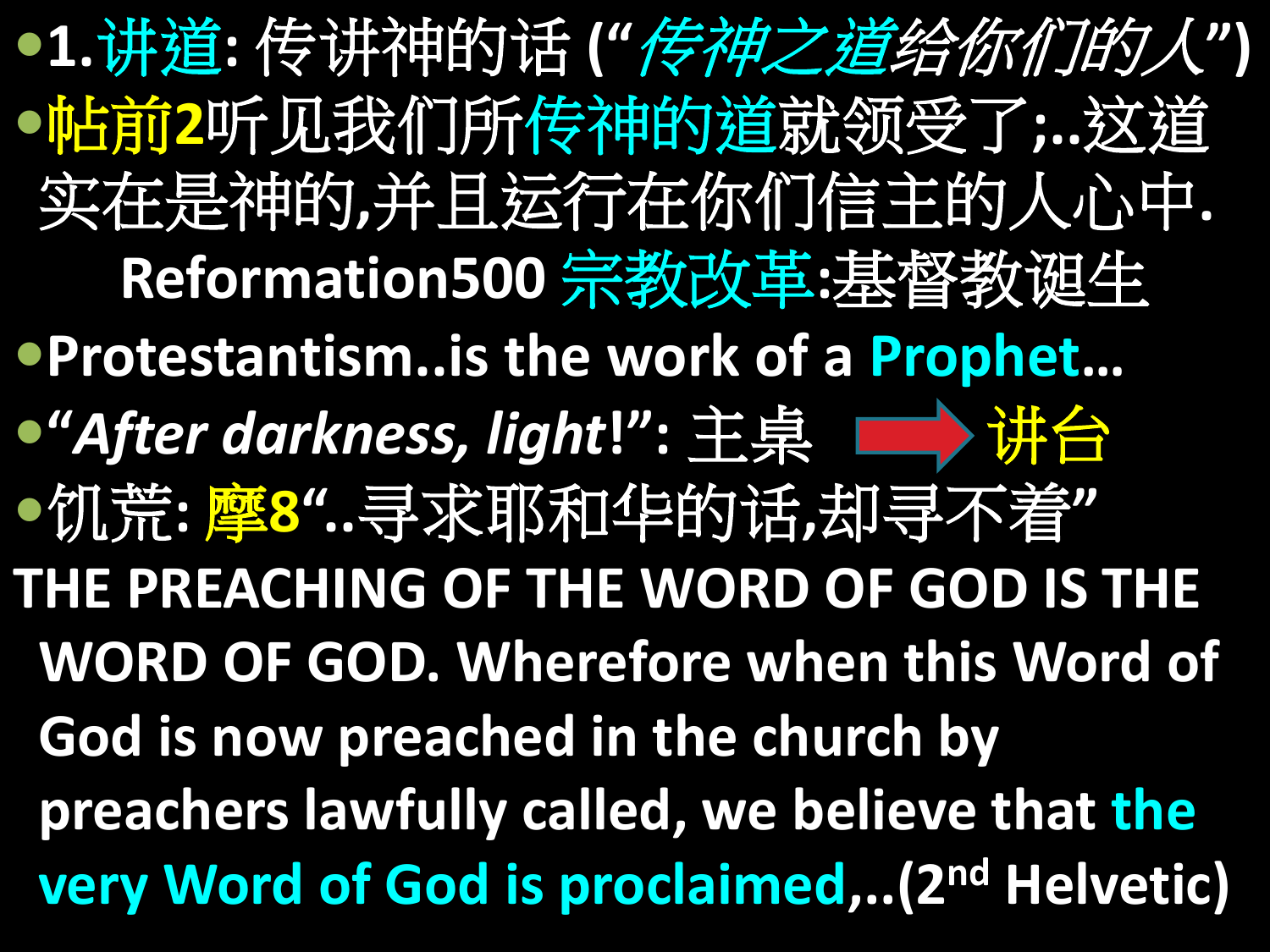牧者领袖 **(**爱教会**:** 按时分粮**) 1.**讲道**:** 传讲神的话 **("**传神之道给你们的人**")** 提后 **4:2** 务要传道**,** 无论得时不得时 林前**1:21-24**世人凭自己的智慧既不认识神**,** 神就乐意用人所当做愚拙的道理 *the folly of preaching* **,**拯救那些信的人**,**这就是神的智慧 了犹太人是要神迹**,**希腊人是求智慧**,**我们却 是传钉十字架的基督 **--**在犹太人为绊脚石**,**在 外邦人为愚拙**,**但在那蒙召的**,**无论是犹太人**,** 希腊人**,**基督总为神的能力**,**神的智慧**!** 主日崇拜**: "**我们向神作**. . .?" we do to God?** 神的工作**God is doing to us:** 神之道建造**!**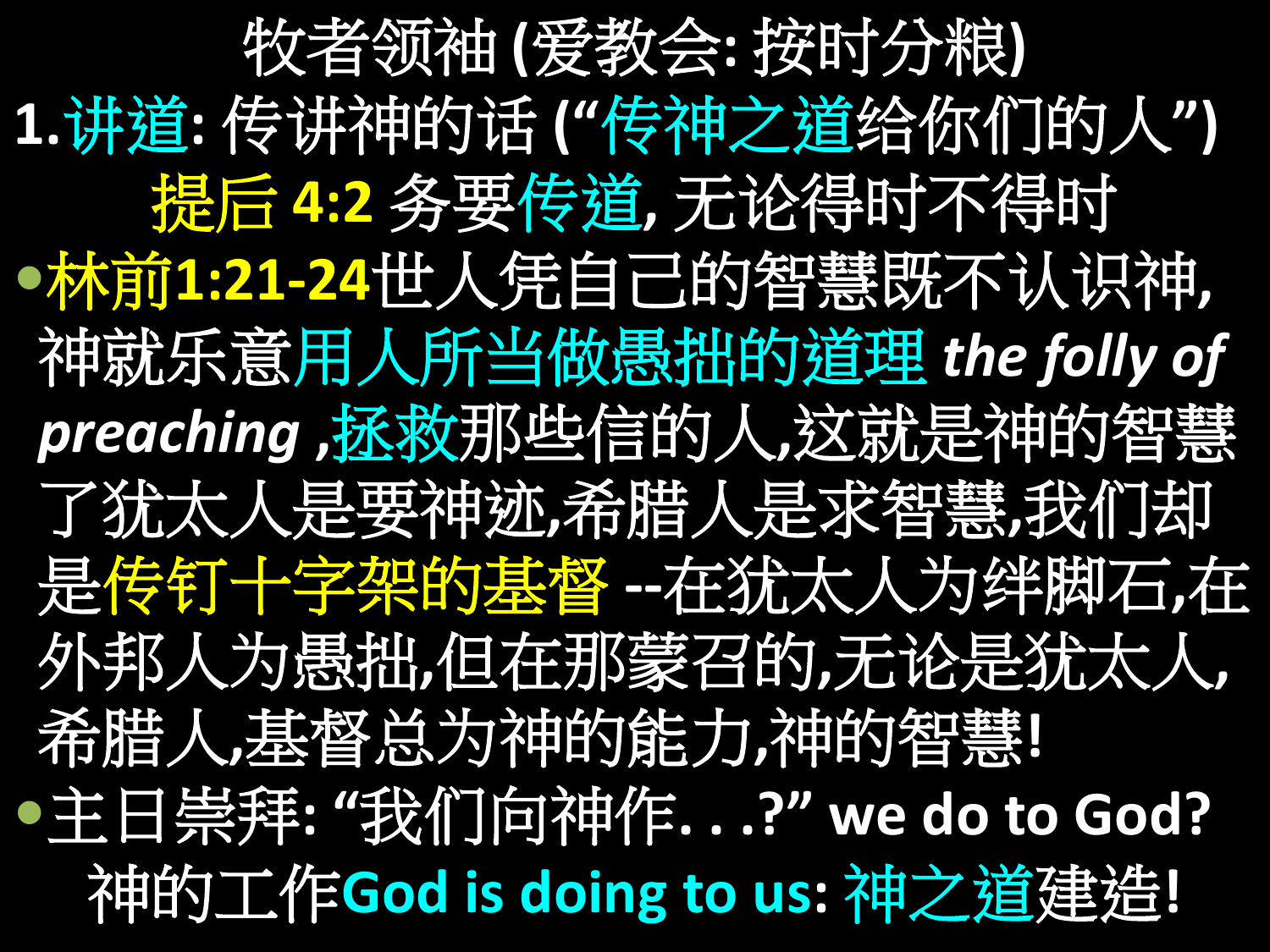牧者领袖 **(**爱教会**): 1.**讲道**:** 传讲神的话 **18 "**请你们为我们祷告**,**因我们自觉良心无亏**,**  愿意凡事按正道而行**." 2.** 行道**: Live as Preached** 顺服神的话 使**24:16** 我因此自己勉励**,**对神**,**对人常存无亏 的良心**. [**表里如一**:** 值得效法 **] (**需要祷告**)**

**17 "**你们要依从那些引导你们的**,** 且要顺服**;**  因他们为你们灵魂时刻儆醒**(**守望**),**交账的人**. 3.** 监督**:** 看守神的羊

领袖**:**牧羊人**(**彼前**5)..**做长老的**,**务要牧养神 的群羊**,**按着神旨意 **(**神的话**)** 照管他们**!** 撒旦**:**吼狮 彼前 **5:8;** 假教师**:**凶暴豺狼 使 **20:29**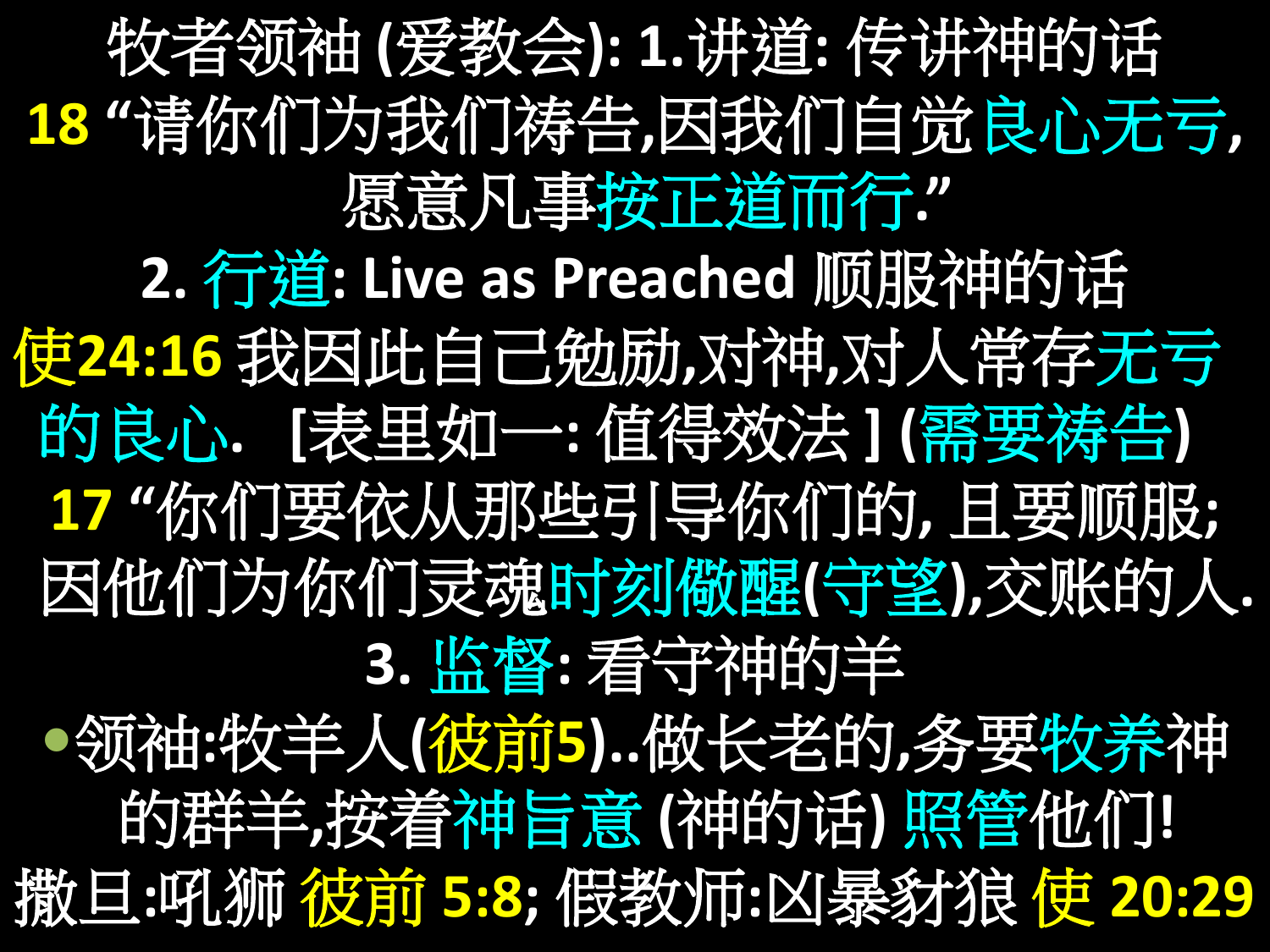牧者领袖 **(**爱教会**): 1.**讲道**. 2.** 行道**. 3.** 监督 **17 "**要依从那些引导你们的**,**且要顺服**;** 因他们 为你们灵魂时刻儆醒**,**那将来交账的人**. …" 4.**交账**:** 对神的忠心 各 **3:1** 不要多人作师傅**,** 因要受更重的判断**!** 小教会牧师 **(John Brown): "the vanity of your heart,…your congregation is very small, in comparison…; but ..that when you come to give an account of them to the Lord Christ,… you will think you have had enough." CHBC:** 会员大会**,**长老开会**:** 灵命光景 **(**交账**) CBCOC:**长老忠心**?**会员忠心 **(brotherly love)?**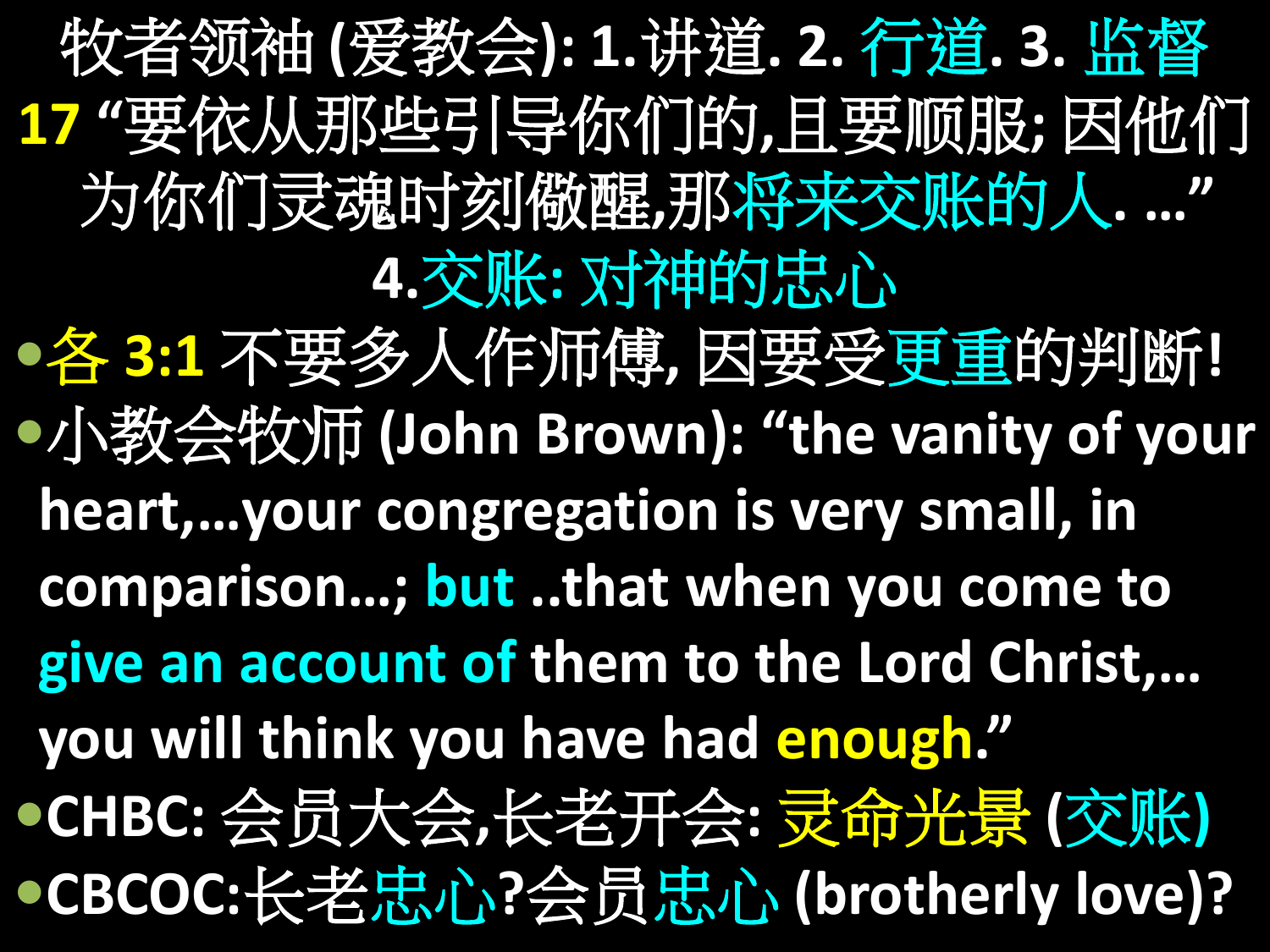牧者领袖 **(**爱教会**):** 讲道**/**行道**/**监督**/**交账 教会会友 **(**爱领袖 **): 1.**效法领袖 **7 "**从前引导你们**,** 传神之道给你们的人**,** 你们 要想念他们**,** 效法他们的信心**,** 留心看他们为 人的结局**."[**耿牧师**/**赵牧师**:**坚忍到底的信心**]** 林前**11:1 "**效法我**,** 像我效法基督一样**."** 圣经人物 **(**来**11) &** 基督徒传记 **(**教会历史**)** 2. 顺服领袖 **17**要依从那些引导你们的**,**且要顺服**;**因他们为 你们灵魂时刻儆醒**,…**那将来交账的人**.. "**反权柄**/**民主**":** 顺服**/**依从 **(dirty words )** 罗**13 "**抗拒掌权的就是抗拒神的命**" (**交账**?)**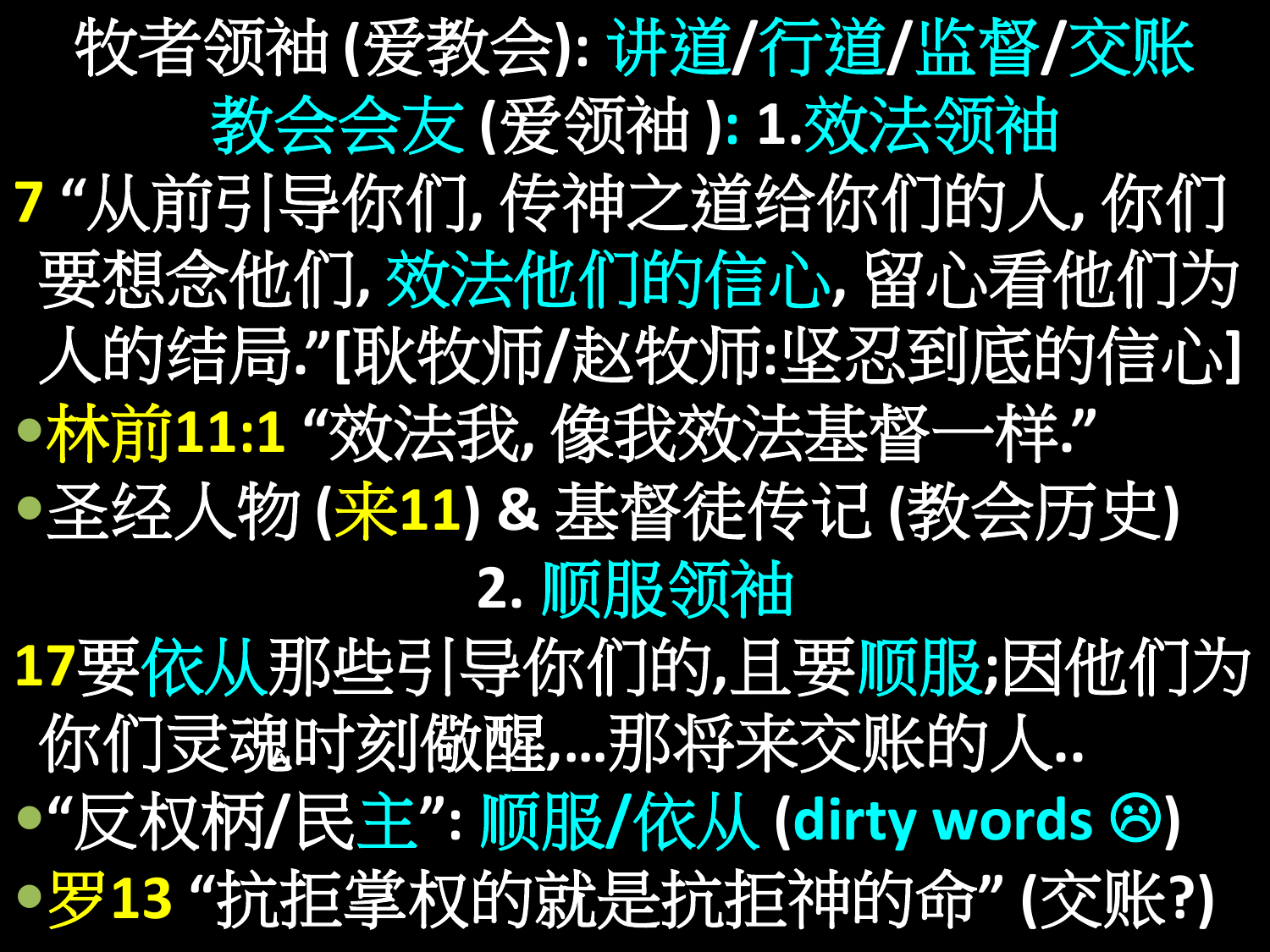### 牧者领袖 **(**爱教会**):** 讲道**/**行道**/**监督**/**交账 教会会友 **(**爱领袖 **): 1.**效法 **2.** 顺服 **3.** 喜乐领袖

**17 "**依从**,**且顺服**,**因他们为你们灵魂时刻警醒 **,..**那将来交账的人**.**你们要使他们交的时候有 快乐**,**不致忧愁**,**若忧愁就于你们无益了**."** 领袖**:**讲道**/**行道**/**监督**/**交账 **(**有快乐**,**不忧愁**)** 不听话黑羊**(**东岸特产**)** 听话小白羊 **"**于你们无益**(**毫无益处**)":**自食其果**,**交不了账**! "**喜乐领袖**?":**加薪**? "holy..poor..**成圣**!"** 约三 **4 "**我听见我的儿女们按真理而行**,** 我的 喜乐就没有比这个大的**." (**健康会员**)**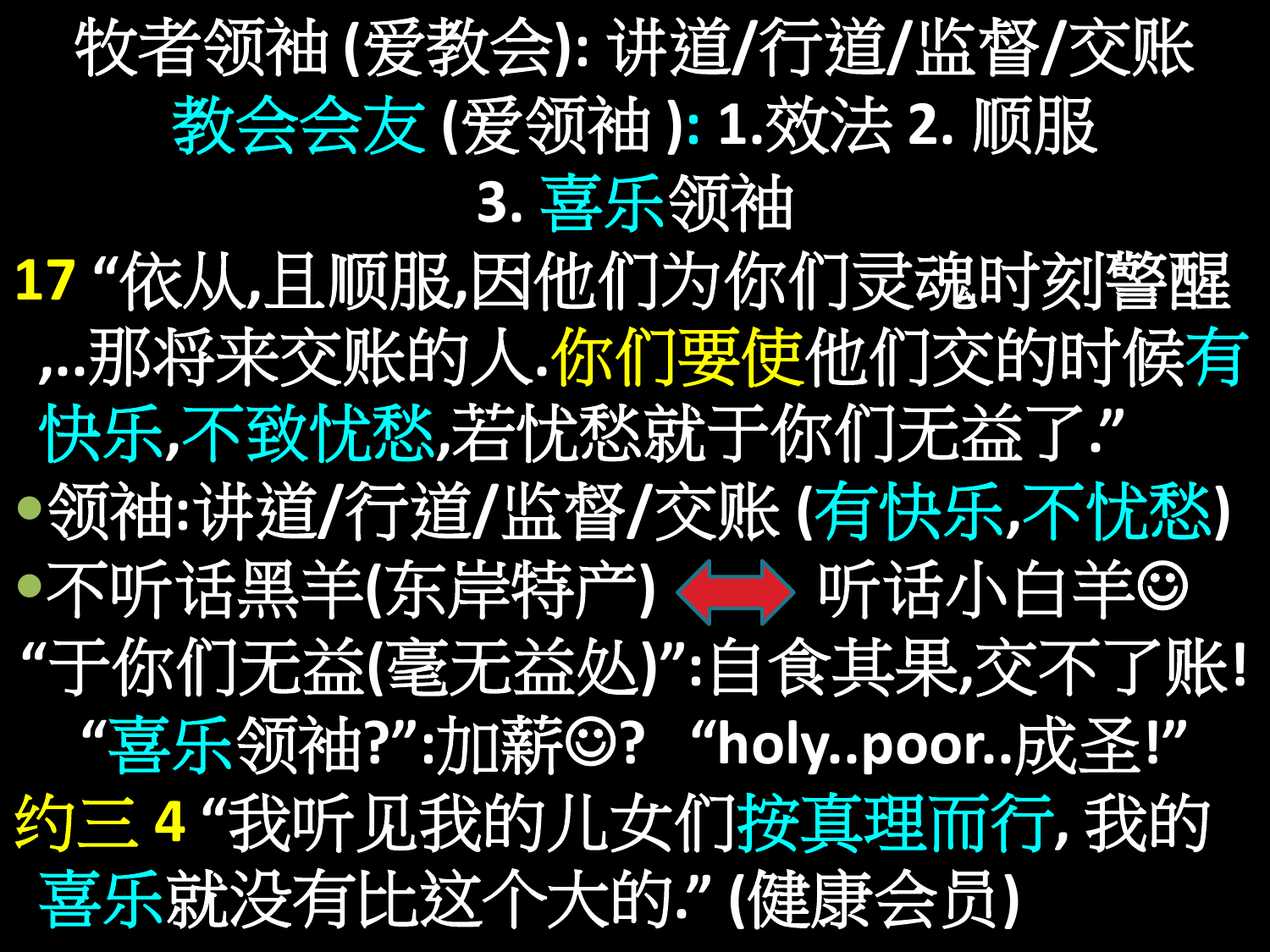#### **CBCOC**教会会友 **(**爱领袖 **):**

**1.**效法领袖**:** 信心 **2.**顺服领袖**:** 牧养 **3.**使领袖喜乐**:** 真理 **4.**为祷告领袖**:** 忠心 18-19 请你们为我们祷告..求 们为我祷告…" 牧者软弱**:** 祷告不够**?** 牧者领袖 **(**爱教会**): 1.** 讲道**:** 传讲神的话 **2.** 行道**:** 顺服神的话 **3.** 监督**:** 看守神的羊 **4.** 交账**:** 对神的忠心 神话语大能!!!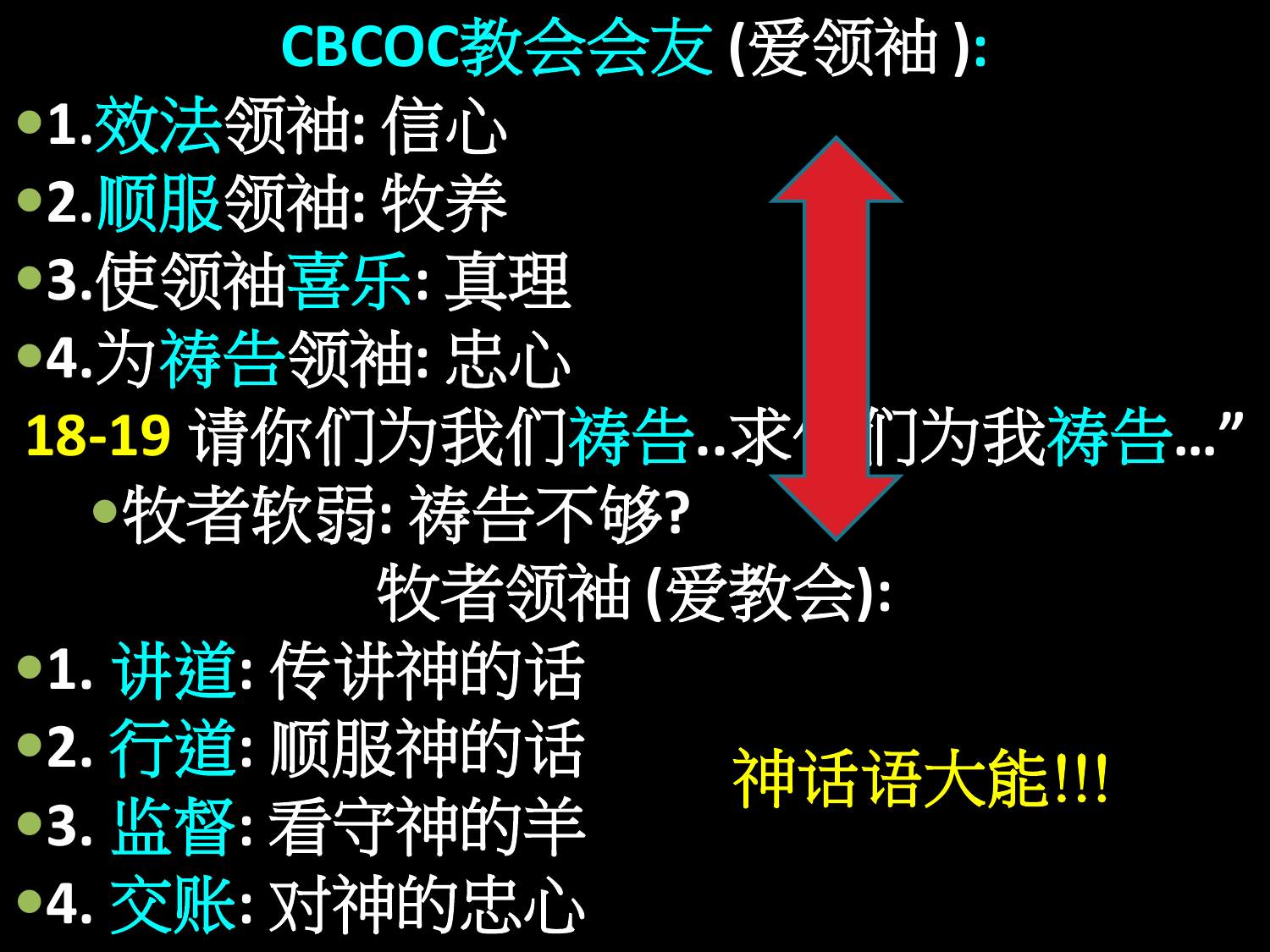**Reformation 500: Martin Luther**马丁路德 **Oct 31, 1517 Wittenberg church: "***95 Theses***" April 17-18, 1521 Imperial Diet of Worms**



*I am bound by the Scriptures… my conscience is captive to the Word of God.* **1522Wittenberg:Social Chaos/Zwickau Prophets March 10, 1522 The Second Sermon The Power of the Word**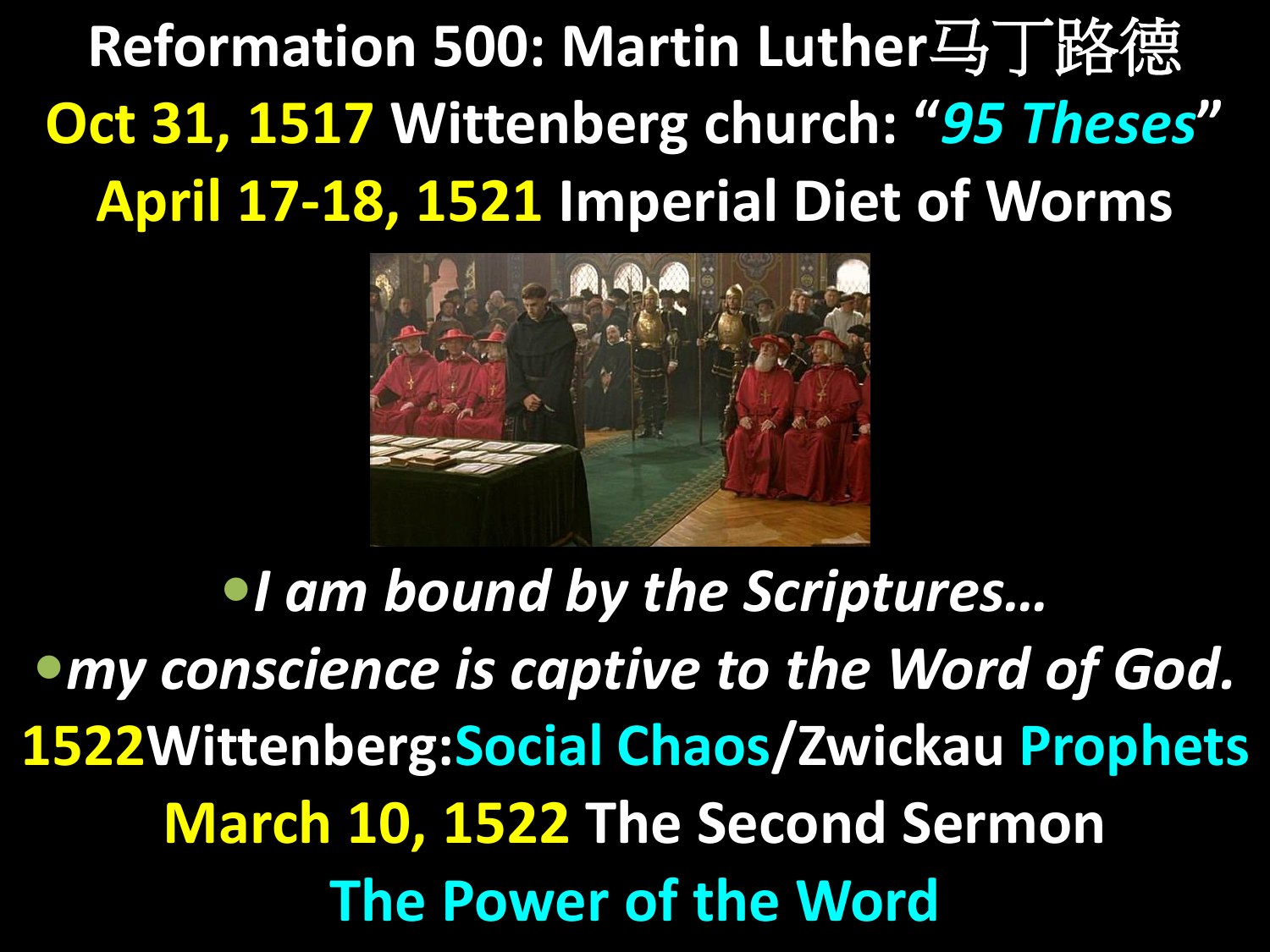**In short, I will preach it, teach it, write it, but I will constrain no man by force, for faith must come freely without compulsion. …I opposed indulgences and all the papists, but never with force. I simply taught, preached, and wrote God's Word; otherwise I did nothing. And while I slept [cf.** *Mk 4:26– 29***], or drank Wittenberg beer with my friends Philips and Amsdorf, the Word so greatly weakened the papacy that no prince or emperor ever inflicted such losses upon it. I did nothing; the Word did everything.**